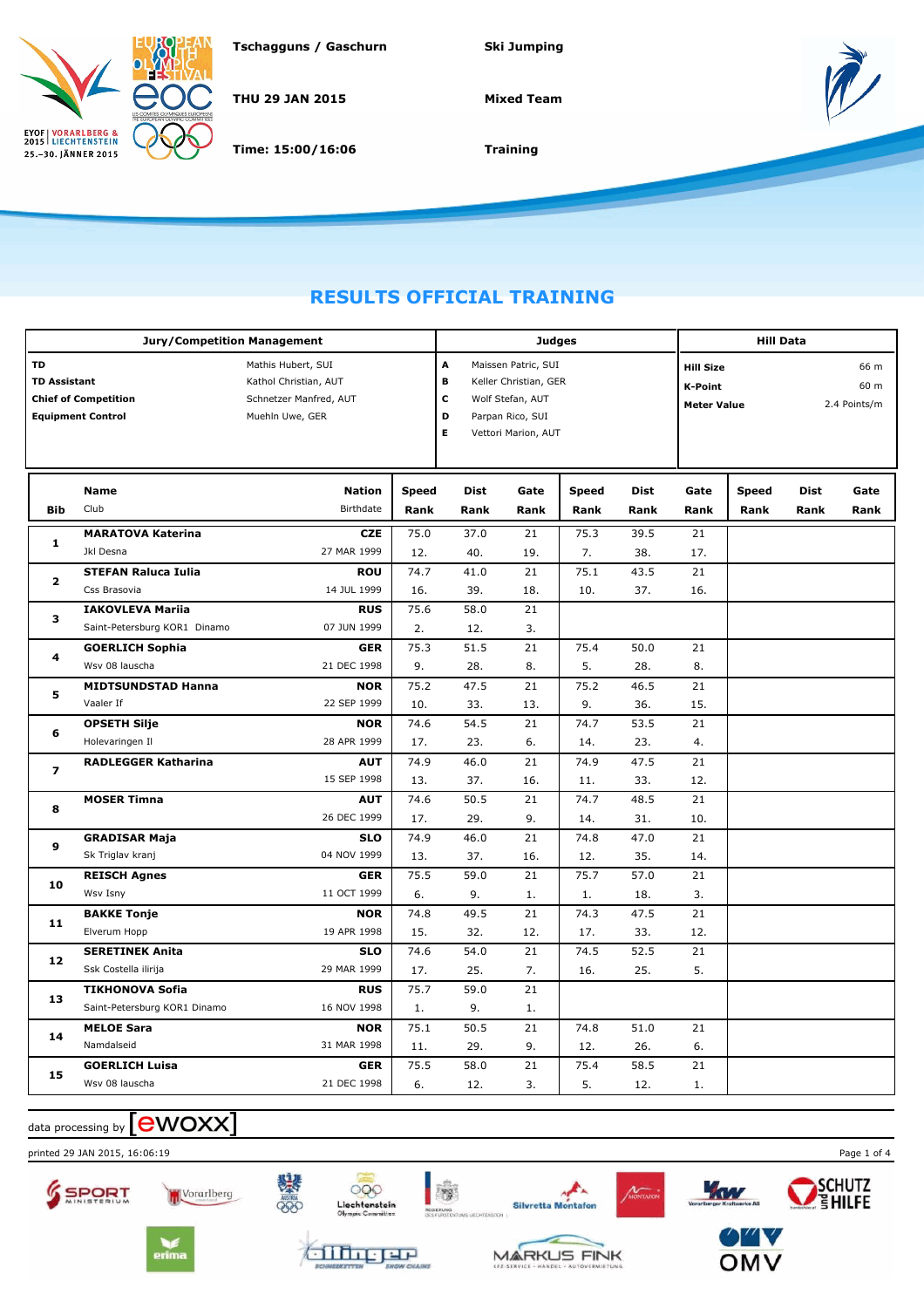

**THU 29 JAN 2015**

**Time: 15:00/16:06**

**Mixed Team**



**Training**

## **RESULTS OFFICIAL TRAINING**

|            | Name                          | <b>Nation</b>    | Speed | Dist | Gate | <b>Speed</b> | <b>Dist</b> | Gate | <b>Speed</b> | <b>Dist</b> | Gate |
|------------|-------------------------------|------------------|-------|------|------|--------------|-------------|------|--------------|-------------|------|
| <b>Bib</b> | Club                          | <b>Birthdate</b> | Rank  | Rank | Rank | Rank         | Rank        | Rank | Rank         | Rank        | Rank |
|            | <b>PTACKOVA Veronika</b>      | <b>CZE</b>       | 75.6  | 47.5 | 21   | 75.6         | 50.0        | 21   |              |             |      |
| 16         | Jkl Desna                     | 01 OCT 1998      | 2.    | 33.  | 13.  | 2.           | 28.         | 8.   |              |             |      |
| 17         | <b>HUBER Julia</b>            | <b>AUT</b>       | 75.4  | 47.5 | 21   | 75.3         | 48.0        | 21   |              |             |      |
|            | SK Rottenmann-Steiermark      | 29 NOV 1998      | 8.    | 33.  | 13.  | 7.           | 32.         | 11.  |              |             |      |
|            | <b>KRAUS Henriette</b>        | <b>GER</b>       | 75.6  | 56.5 | 21   | 75.6         | 57.5        | 21   |              |             |      |
| 18         | Sg Nickelhuette aue           | 30 JAN 1999      | 2.    | 19.  | 5.   | 2.           | 17.         | 2.   |              |             |      |
|            | <b>STEFANUTA Bianca Elena</b> | <b>ROU</b>       | 75.6  | 50.5 | 21   | 75.5         | 51.0        | 21   |              |             |      |
| 19         | Css Brasovia                  | 21 MAY 1998      | 2.    | 29.  | 9.   | 4.           | 26.         | 6.   |              |             |      |
|            | <b>BLEGA Stefan Valentin</b>  | <b>ROU</b>       | 74.3  | 57.5 | 18   | 73.7         | 58.5        | 17   |              |             |      |
| 21         | CSS Brasovia                  | 05 SEP 1998      | 21.   | 15.  | 1.   | 29.          | 12.         | 12.  |              |             |      |
|            | <b>SERGEEV Maksim</b>         | <b>RUS</b>       | 74.4  | 55.5 | 18   | 73.8         | 55.0        | 17   |              |             |      |
| 22         |                               | 16 JUN 1999      | 20.   | 22.  | 2.   | 25.          | 22.         | 19.  |              |             |      |
|            | <b>ROGELJ Urban</b>           | <b>SLO</b>       | 74.1  | 57.0 | 17   | 74.1         | 58.5        | 17   |              |             |      |
| 23         | Ssk Costella ilirija          | 01 JAN 1998      | 23.   | 18.  | 13.  | 20.          | 12.         | 12.  |              |             |      |
| 24         | <b>SCHMID Constantin</b>      | <b>GER</b>       | 73.8  | 56.0 | 17   | 73.8         | 56.0        | 17   |              |             |      |
|            | Wsv Oberaudorf                | 27 NOV 1999      | 28.   | 20.  | 14.  | 25.          | 20.         | 17.  |              |             |      |
| 25         | <b>SELL Adrian</b>            | <b>GER</b>       | 73.7  | 58.0 | 17   | 73.7         | 58.5        | 17   |              |             |      |
|            | Sv Messstetten                | 28 APR 1998      | 30.   | 12.  | 10.  | 29.          | 12.         | 12.  |              |             |      |
| 26         | <b>DOLEZEL Dusan</b>          | <b>CZE</b>       | 73.6  | 53.0 | 17   | 73.6         | 56.0        | 17   |              |             |      |
|            | Tj Frenstat pod radhostem     | 05 JUN 1998      | 33.   | 26.  | 17.  | 33.          | 20.         | 17.  |              |             |      |
| 27         | <b>LADEHAUG Anders</b>        | <b>NOR</b>       |       |      |      |              |             |      |              |             |      |
|            | Nordre Land i.L               | 31 OCT 1999      |       |      |      |              |             |      |              |             |      |
| 28         | <b>MRAKOTOVA Jana</b>         | <b>CZE</b>       | 73.4  | 46.5 | 17   | 73.2         | 50.0        | 17   |              |             |      |
|            | Jkl Desna                     | 24 JUL 1999      | 40.   | 36.  | 19.  | 38.          | 28.         | 21.  |              |             |      |
| 29         | <b>MYHR Sverre Aas</b>        | <b>NOR</b>       |       |      |      |              |             |      |              |             |      |
|            | Sore Aal                      | 07 APR 1998      |       |      |      |              |             |      |              |             |      |
| 30         | <b>KHAZEEV Ratmir</b>         | <b>RUS</b>       |       |      |      |              |             |      |              |             |      |
|            | Ufa                           | 20 MAR 1998      |       |      |      |              |             |      |              |             |      |
| 31         | <b>SCHMALNAUER Max</b>        | <b>AUT</b>       | 74.0  | 57.5 | 17   | 74.0         | 61.0        | 17   |              |             |      |
|            | Wsv Bad ischl                 | 27 AUG 1998      | 24.   | 15.  | 11.  | 23.          | 3.          | 3.   |              |             |      |
| 32         | <b>KANTOR Lukas</b>           | <b>CZE</b>       | 73.5  | 54.5 | 17   | 73.6         | 57.0        | 17   |              |             |      |
|            | TJ Trinec                     | 05 APR 1998      | 36.   | 23.  | 16.  | 33.          | 18.         | 16.  |              |             |      |
| 33         | <b>WIENERROITHER Julian</b>   | <b>AUT</b>       | 73.5  | 56.0 | 17   | 73.8         | 60.0        | 17   |              |             |      |
|            |                               | 05 JUL 1999      | 36.   | 20.  | 14.  | 25.          | 7.          | 7.   |              |             |      |
| 34         | <b>GENERALOV Ilja</b>         | <b>RUS</b>       |       |      |      |              |             |      |              |             |      |
|            |                               | 30 JUL 1998      |       |      |      |              |             |      |              |             |      |
| 35         | <b>MAYLAENDER Axel</b>        | <b>GER</b>       | 74.3  | 62.0 | 17   | 74.3         | 60.5        | 17   |              |             |      |
|            | Sc Degenfeld                  | 02 AUG 1998      | 21.   | 2.   | 2.   | 17.          | 5.          | 5.   |              |             |      |

data processing by **[CWOXX**]

printed 29 JAN 2015, 16:06:19 Page 2 of 4





alinger

鑿





**MARKUS FINK** 

ACONTAL

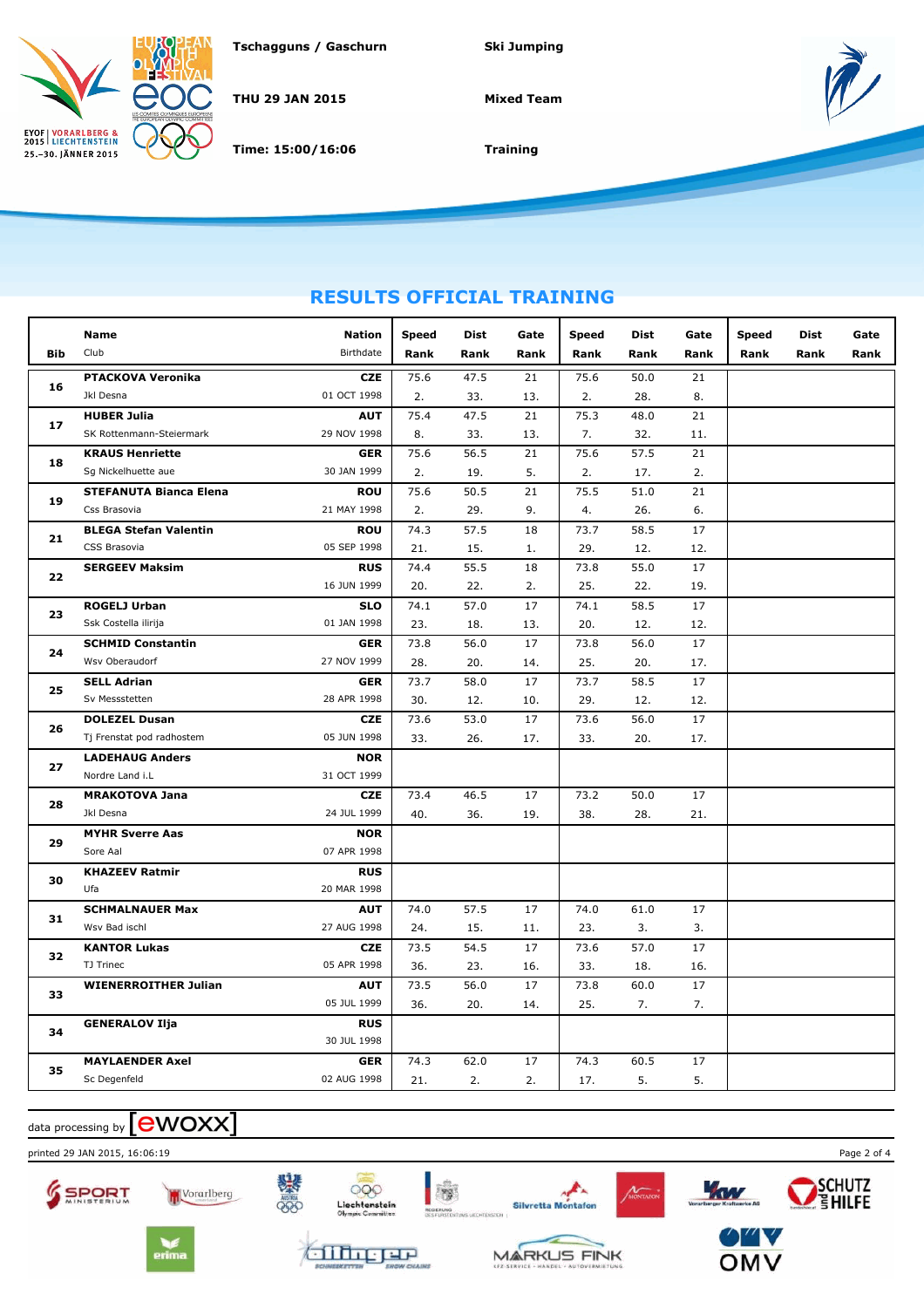

**THU 29 JAN 2015**

**Time: 15:00/16:06**

**Mixed Team**



**Training**

## **RESULTS OFFICIAL TRAINING**

|            | <b>Name</b>                    | <b>Nation</b> | <b>Speed</b> | <b>Dist</b> | Gate | <b>Speed</b> | <b>Dist</b> | Gate | <b>Speed</b> | <b>Dist</b> | Gate |
|------------|--------------------------------|---------------|--------------|-------------|------|--------------|-------------|------|--------------|-------------|------|
| <b>Bib</b> | Club                           | Birthdate     | Rank         | Rank        | Rank | Rank         | Rank        | Rank | Rank         | Rank        | Rank |
| 36         | <b>FALKENSTEINER Michael</b>   | <b>AUT</b>    | 73.6         | 61.0        | 17   | 73.6         | 61.0        | 17   |              |             |      |
|            | UVB Hinzenbach-Oberoesterreich | 10 JUL 1998   | 33.          | 3.          | 3.   | 33.          | 3.          | 3.   |              |             |      |
| 37         | <b>PESATOVA Zdena</b>          | <b>CZE</b>    | 73.6         | 52.5        | 17   | 73.5         | 53.0        | 17   |              |             |      |
|            | Jkl Desna                      | 18 JAN 1999   | 33.          | 27.         | 18.  | 37.          | 24.         | 20.  |              |             |      |
| 38         | <b>SIEGEL Jonathan</b>         | <b>GER</b>    | 73.7         | 60.0        | 17   | 73.7         | 59.5        | 17   |              |             |      |
|            | Sv Baiersbronn                 | 04 JUL 1998   | 30.          | 5.          | 5.   | 29.          | 9.          | 9.   |              |             |      |
| 39         | <b>LEITNER Clemens</b>         | <b>AUT</b>    | 73.8         | 59.0        | 17   | 74.2         | 61.5        | 17   |              |             |      |
|            | Nordic Team absam              | 07 NOV 1998   | 28.          | 9.          | 9.   | 19.          | 2.          | 2.   |              |             |      |
| 40         | <b>HOLIK Frantisek</b>         | <b>CZE</b>    | 73.5         | 62.5        | 17   | 73.6         | 62.0        | 17   |              |             |      |
|            | Lsk Lomnice nad popelkou       | 23 OCT 1998   | 36.          | 1.          | 1.   | 33.          | 1.          | 1.   |              |             |      |
| 41         | <b>OEDEGAARD Jesper</b>        | <b>NOR</b>    |              |             |      |              |             |      |              |             |      |
|            | Gausdal Skilag                 | 02 AUG 1998   |              |             |      |              |             |      |              |             |      |
| 42         | <b>KOTIK Kiril</b>             | <b>RUS</b>    | 73.7         | 59.5        | 17   | 73.8         | 60.5        | 17   |              |             |      |
|            |                                | 02 NOV 1998   | 30.          | 7.          | 7.   | 25.          | 5.          | 5.   |              |             |      |
| 43         | <b>BOGATAJ Tine</b>            | <b>SLO</b>    | 73.9         | 60.0        | 17   | 74.1         | 59.5        | 17   |              |             |      |
|            | SSK Costella ilirija           | 11 SEP 1998   | 26.          | 5.          | 5.   | 20.          | 9.          | 9.   |              |             |      |
| 44         | <b>PAVLOVCIC Bor</b>           | <b>SLO</b>    | 74.0         | 59.5        | 17   | 73.9         | 59.0        | 17   |              |             |      |
|            | Nd Ratece planica              | 27 JUN 1998   | 24.          | 7.          | 7.   | 24.          | 11.         | 11.  |              |             |      |
| 45         | <b>MITROFAN Nicolae Sorin</b>  | <b>ROU</b>    | 73.9         | 60.5        | 17   | 74.1         | 60.0        | 17   |              |             |      |
|            | CSS Brasovia                   | 26 MAR 1999   | 26.          | 4.          | 4.   | 20.          | 7.          | 7.   |              |             |      |
| 46         | <b>LINDVIK Marius</b>          | <b>NOR</b>    |              |             |      |              |             |      |              |             |      |
|            | Raelingen Skiklubb             | 27 JUL 1998   |              |             |      |              |             |      |              |             |      |
| 47         | <b>SZYMECZEK Robert</b>        | <b>CZE</b>    | 73.5         | 57.5        | 17   | 73.7         | 58.0        | 17   |              |             |      |
|            | TJ Trinec                      | 23 JAN 1999   | 36.          | 15.         | 11.  | 29.          | 16.         | 15.  |              |             |      |

| <b>Weather Information</b> |          |                          |      |                 |        |              |     |
|----------------------------|----------|--------------------------|------|-----------------|--------|--------------|-----|
|                            |          | Snow                     | Air  | <b>Humidity</b> |        | Wind $[m/s]$ |     |
|                            | Weather  | [°C]                     | [°C] | [%]             | Min    | Avg          | Max |
| Training 1                 | overcast | - 1                      |      | 88              | $-0.3$ | 0.0          | 0.3 |
| Training 2                 | overcast | $\overline{\phantom{0}}$ |      | 89              | $-0.5$ | $-0.1$       | 0.3 |